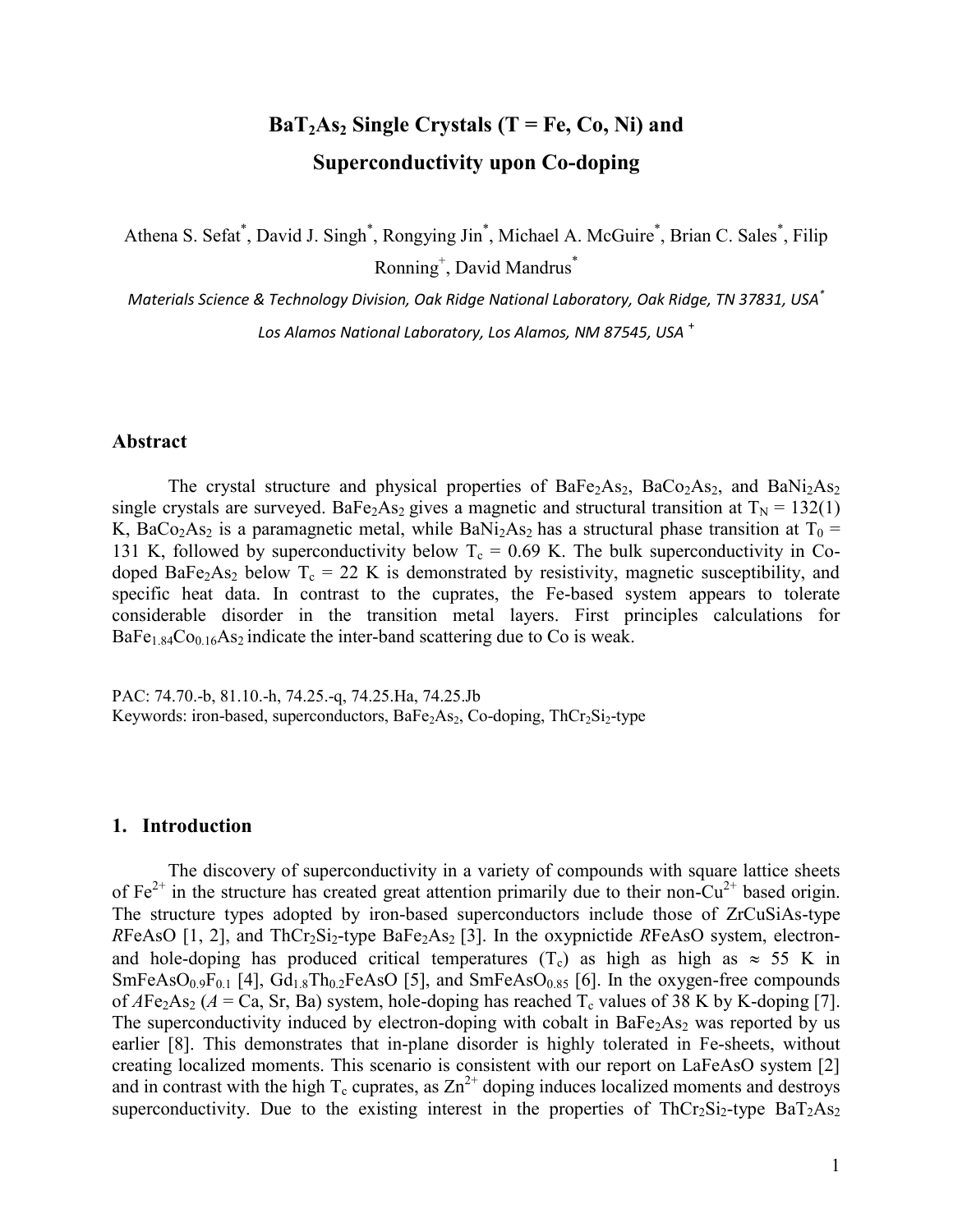materials  $(T =$  transition metal), the thermodynamic and transport properties of single crystalline  $T = Fe$ , Co, and Ni samples are surveyed. Also, bulk superconductivity by Co-doping in BaFe<sub>2</sub>As<sub>2</sub> single crystals is reviewed.

### **2. Results & Discussions**

In the preparation of crystals, high purity elements  $(> 99.9\%)$  were used and the source of the elements was Alfa Aesar. The single crystals of  $BaT<sub>2</sub>As<sub>2</sub>$  were grown each out of its respective TAs binary where  $T = Fe$ , Co, or Ni [8, 9, 10]. Such self flux is preferred over other metal solvents such as Sn or Pb, as flux impurities can become incorporated in the crystals. For BaFe<sub>2</sub>As<sub>2</sub> or BaCo<sub>2</sub>As<sub>2</sub>, a 1:5 ratio of Ba:FeAs or Ba:CoAs was heated for 15 hours at 1180<sup>o</sup>C under partial argon atmosphere. In both cases the ampoules were cooled at the rate of 2-4 °C/hour, followed by decanting of flux by use of a centrifuge at 1090 °C. For Co-doped BaFe<sub>2</sub>As<sub>2</sub>, a ratio of Ba:FeAs:CoAs = 1:4.45:0.55 was heated to 1180 °C, and held for 10 hours. The reaction was cooled rate of  $3 - 4$  °C/hour, followed by decanting of FeAs flux at 1090 °C. For the growth of BaNi<sub>2</sub>As<sub>2</sub> single crystals, a ratio of Ba:NiAs = 1:4 was heated in an alumina crucible for 10 hours at 1180°C under a partial atmosphere of argon. This reaction was cooled at the rate of 3  $\degree$ C/hour, followed by decanting of flux at 1025  $\degree$ C. The typical crystal sizes from all batches were  $\sim 6 \times 5 \times 0.2 \text{ mm}^3$ . The crystals were brittle, well-formed plates with the [001] direction perpendicular to the plane of the crystals. The  $BaCo<sub>2</sub>As<sub>2</sub>$  and  $BaNi<sub>2</sub>As<sub>2</sub>$  crystals were found to be highly air-sensitive. Electron probe microanalysis of a cleaved surface of the single crystal was performed on a JEOL JSM-840 scanning electron microscope using an accelerating voltage of 15 kV and a current of 20 nA with an EDAX brand energy-dispersive X-ray spectroscopy (EDS) device. EDS analyses on all parent crystals indicated Ba:T:As ratio of 1:2:2. EDS analyses on several crystals of the Co-doped BaFe<sub>2</sub>As<sub>2</sub> indicated that 8.0(5) % of the Fe is replaced by Co in BaFe<sub>2</sub>As<sub>2</sub>. This composition is presented as  $BaFe<sub>1.84</sub>Co<sub>0.16</sub>As<sub>2</sub>$ .

 $BaT_2As_2$  (T = Fe, Co, Ni) and Co-doped BaFe<sub>2</sub>As<sub>2</sub> crystallize with the ThCr<sub>2</sub>Si<sub>2</sub> structure-type [11, 12] at room temperature, in tetragonal space group symmetry *I*4/*mmm* (No. 139; Z = 2). The crystal structure is made up of  $Ba<sub>0.5</sub><sup>2+</sup>(TAs)$  for the parents, with partial and random substitution of Co on Fe sites for  $BaFe<sub>1.84</sub>Co<sub>0.16</sub>As<sub>2</sub>$ . At room temperature, the transition metal atoms lie on a perfect square net in the *ab*-plane of the tetragonal structure. The phase purity of the crystals was determined using a Scintag XDS 2000 20-20 diffractometer (Cu  $K_{\alpha}$ ) radiation). The cell parameters were refined using least squares fitting of the peak positions in the range 20 from 10 -  $90^{\circ}$  using the Jade 6.1 MDI package. These are shown in Fig. 1. The relative decrease in *c*- lattice parameter is  $\sim 12\%$  on going from BaFe<sub>2</sub>As<sub>2</sub> to BaNi<sub>2</sub>As<sub>2</sub>. The increase in *a*- lattice parameter is smaller (Fig. 1). The refined lattice constants of BaFe<sub>1.84</sub>Co<sub>0.16</sub>As<sub>2</sub> are  $a = 3.9639(4)$  Å and  $c = 12.980(1)$  Å. Cobalt doping results in a small decrease (0.3 %) in the length of the BaFe<sub>2</sub>As<sub>2</sub> *c*-axis, while the value of *a*-axis is unchanged within experimental uncertainty. We have reported similar behavior in Co-doped LaFeAsO [2].

Upon cooling,  $BaFe<sub>2</sub>As<sub>2</sub>$  and  $BaNi<sub>2</sub>As<sub>2</sub>$  undergo symmetry-lowering crystallographic phase transitions. For  $BaFe<sub>2</sub>As<sub>2</sub>$ , a transition at 132 K is associated with a tetragonal to orthorhombic (*Fmmm*) symmetry. Below the phase transition, the four equal Fe-Fe bonds at 280.2 pm are split into two pairs with 280.8 pm and 287.7 pm lengths [3]. For BaNi<sub>2</sub>As<sub>2</sub>, a tetragonal to orthorhombic first-order phase transition was suggested [13] below  $T_0 = 131$  K only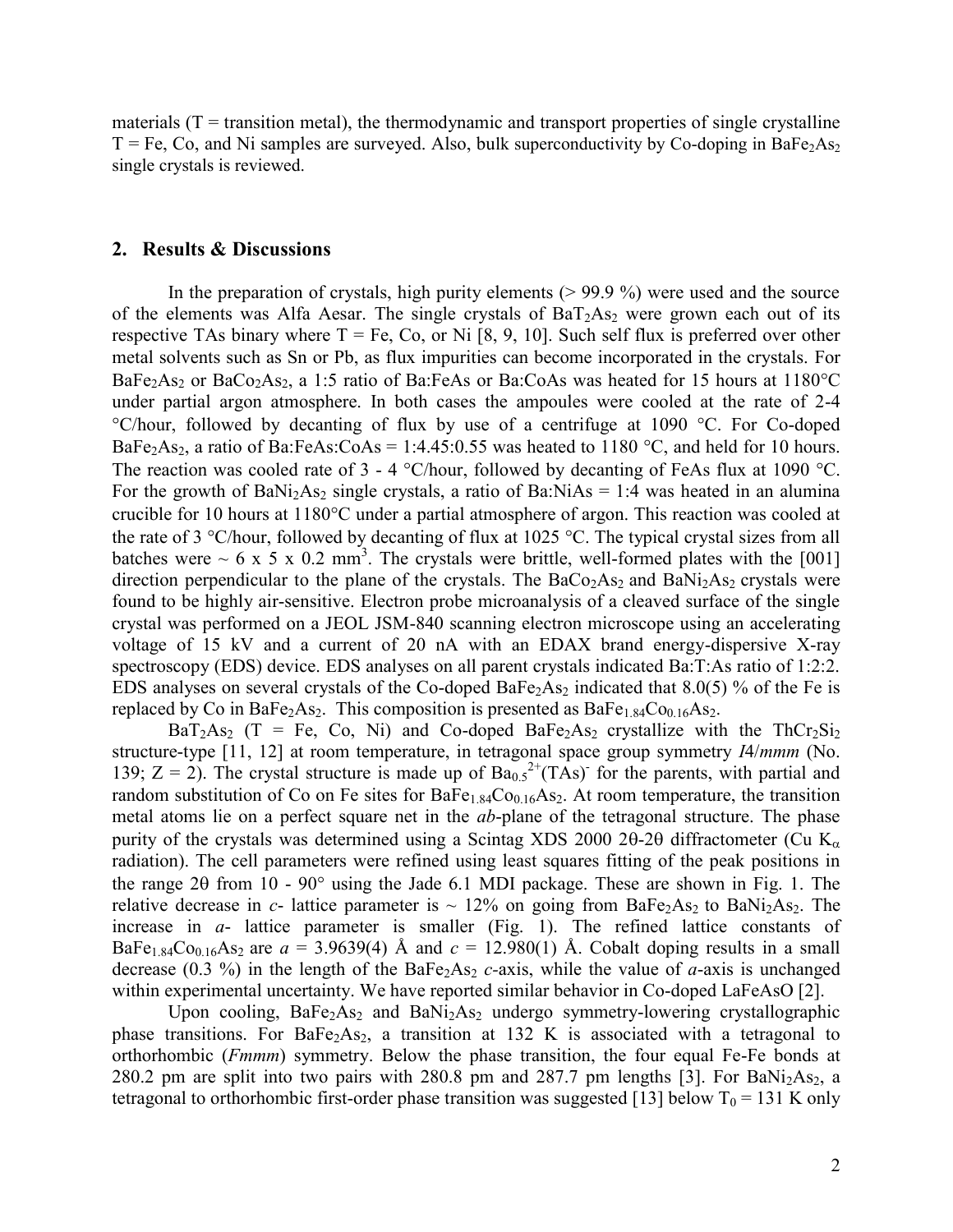by analogy with  $AFe<sub>2</sub>As<sub>2</sub>$  ( $A = Ba$ , Sr, Ca) compounds. However, we have recently found that the symmetry of the low-temperature structure is triclinic (*P*ī) [10]. The reduction in symmetry below  $T_0$  results in a distorted Ni network with short Ni-Ni contacts (2.8 Å) and longer Ni-Ni distances (3.1 Å). For  $BaCo<sub>2</sub>As<sub>2</sub>$ , the low temperature diffraction was not studied as no structural transition is expected based on the physical properties, summarized below.

DC magnetization was measured as a function of temperature using a Quantum Design Magnetic Property Measurement System. Fig. 2a shows the measured magnetic susceptibility  $(\chi)$ in zero-field-cooled (*zfc*) form for BaFe<sub>2</sub>As<sub>2</sub> in 1 Tesla along *c*- and *ab*-crystallographic directions. At room temperature,  $\chi_c \approx \chi_{ab} \approx 7 \times 10^{-4}$  cm<sup>3</sup> mol<sup>-1</sup>. The susceptibility decreases linearly with decreasing temperature, and drops abruptly below ~ 135 K, with  $\chi_c > \chi_{ab}$  below. The polycrystalline average of the susceptibility data are presented as the Fisher's  $d(\chi T)/dT$  [14] versus temperature (Fig. 2a, inset) to infer  $T_N = 132$  K. Shown in Fig. 2b is the temperature dependence of  $4\pi\chi_{\text{eff}}$  measured along *ab*-plane at an applied field of 20 Oe for BaFe<sub>1.84</sub>Co<sub>0.16</sub>As<sub>2</sub>, where  $\chi_{\text{eff}}$  is the effective magnetic susceptibility after demagnetization effect correction, as described in ref. [8]. The *zfc*  $4\pi\chi_{\text{eff}}$  data decreases rapidly for temperatures below  $\sim$  22 K and quickly saturates to 1. This indicates that the system is indeed fully shielded and the substitution of Co on Fe-site is more homogenous than the use of other dopants such as fluorine in LaFeAsO<sub>1-x</sub>F<sub>x</sub> [2] or potassium in Ba<sub>1-x</sub>K<sub>x</sub>Fe<sub>2</sub>As<sub>2</sub> [7] for which the transitions are broadened. In addition, cobalt is much easier to handle than alkali metals or fluorine. The  $fc$  4 $\pi\chi_{\text{eff}}$  saturates at much smaller value (< 0.01), reflecting strong pinning due to the Co dopant. As seen in the inset of Fig. 2b,  $\chi$  for BaFe<sub>1.84</sub>Co<sub>0.16</sub>As<sub>2</sub> varies smoothly between  $\sim$  22 K and 300 K, indicative of the disappearance of magnetic ordering. For  $BaNi<sub>2</sub>As<sub>2</sub>$ , the magnetic susceptibility is anisotropic (Fig. 2c).  $\chi$  is roughly temperature independent and presents only a small drop at T<sub>0</sub>  $\approx$  131 K and a rise below  $\sim$  12 K. For BaCo<sub>2</sub>As<sub>2</sub>, the magnetic susceptibility decreases with increasing temperature and is anisotropic with  $\chi_{ab}/\chi_c \approx 0.7$  (Fig. 2c, inset). At 1.8 K,  $\chi_c = 5.4 \times 10^{-3}$  mol<sup>-</sup> <sup>1</sup>Oe<sup>-1</sup> and  $\chi_{ab}$  = 3.8  $\times$  10<sup>-3</sup> mol<sup>-1</sup>Oe<sup>-1</sup>. The field dependent magnetization for T = Ni and Co are linear at 1.8 K (data not shown).

Temperature dependent electrical resistivity was performed on a Quantum Design Physical Property Measurement System (PPMS). The resistivity was measured in the *ab*-plane  $(\rho_{ab})$ , as described in ref. [8]. While both BaFe<sub>2</sub>As<sub>2</sub> and BaFe<sub>1.84</sub>Co<sub>0.16</sub>As<sub>2</sub> show metallic behavior, the resistivity for  $BaFe<sub>1.84</sub>Co<sub>0.16</sub>As<sub>2</sub>$  is smaller than for the parent compound (Fig. 3a). At room temperature,  $\rho_{ab} = 0.50$  m $\Omega$  cm for BaFe<sub>2</sub>As<sub>2</sub> and  $\rho_{ab} = 0.32$  m $\Omega$  cm for BaFe<sub>1.84</sub>Co<sub>0.16</sub>As<sub>2</sub>. For BaFe<sub>2</sub>As<sub>2</sub> below ~135 K, there is a sharp step-like drop. This feature is best manifested in the derivative of resistivity,  $d\rho/dT$ , giving a peak at 132(1) K. For BaFe<sub>2</sub>As<sub>2</sub> the residual resistivity ratio RRR (=  $\rho_{300K}/\rho_{2K}$ ) is 4. The magnitude of the resistivity at 2 K and 8 Tesla is higher than the zero-field value for  $BaFe<sub>2</sub>As<sub>2</sub>$  (top inset of Fig. 3a). This corresponds to a positive magnetoresistance of  $(\rho_{8T}-\rho_0)/\rho_0 = 27.7$  % at 2 K. For BaFe<sub>1.84</sub>Co<sub>0.16</sub>As<sub>2</sub>, an abrupt drop in  $\rho_{ab}$  is observed below 22 K. The onset transition temperature for 90 % fixed percentage of the normal-state value is  $T_c^{onset} = 22$  K. The transition width in zero field is  $\Delta T_c = T_c (90\%)$  -  $T_c$  $(10\%) = 0.6$  K. The  $\Delta T_c$  value is much smaller than that reported for LaFe<sub>0.92</sub>Co<sub>0.08</sub>AsO (2.3 K) [15], and for LaFeAsO $_{0.89}F_{0.11}$  (4.5 K) [2]. The resistive transition shifts to lower temperatures by applying 8 Tesla, and transition width becomes wider (1.3 K), characteristic of type-II superconductivity (Fig. 3a, bottom inset).  $BaCo<sub>2</sub>As<sub>2</sub>$  and  $BaNi<sub>2</sub>As<sub>2</sub>$  show metallic behavior (Fig. 3b). At room temperature these materials are more conductive ( $\rho_{ab} \approx 0.07$  m $\Omega$  cm) than BaFe<sub>2</sub>As<sub>2</sub>. The residual-resistivity ratio RRR is  $\sim$  8 for each, illustrating good crystal quality. For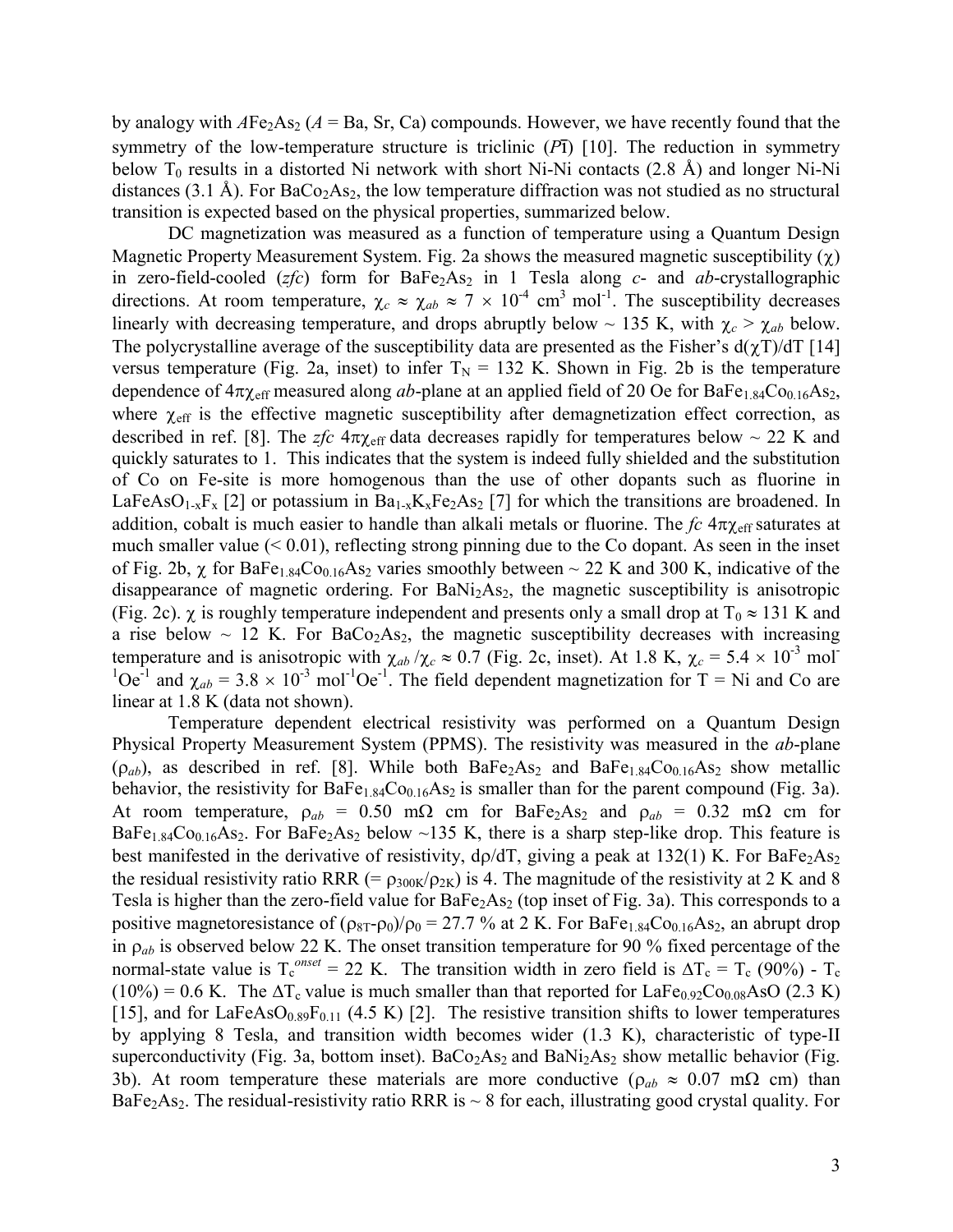BaCo<sub>2</sub>As<sub>2</sub>,  $\rho_{ab}$  decreases with decreasing temperature, varying approximately linearly with  $T^2$ below ~ 60 K (bottom inset of Fig. 3b). By fitting this data using  $\rho_{ab}(T) = \rho_{ab}(0 \text{ K}) + AT^2$ , we obtain the residual resistivity of 5.7  $\mu\Omega$  cm, and  $A = 2.2 \times 10^{-3} \mu\Omega$  cm/K<sup>2</sup>. Comparison with the Sommerfeld coefficient below, gives a Kadowaki-Woods relation  $A/\gamma^2 = 0.5 \times 10^{-5} \mu\Omega$  cm mol- $Co<sup>2</sup> K<sup>2</sup>/mJ<sup>2</sup>$  consistent with attributing the temperature dependence of the resistivity to electronelectron scattering. For BaNi<sub>2</sub>As<sub>2</sub>, there is a sharp increase at  $T_0$  in  $\rho$  followed by a continuous decrease with decreasing temperature. The superconductivity downturn in  $\rho_{ab}$  is at ~ 1.5 K (top inset of Fig. 3b).

Specific heat data,  $C_p(T)$ , were also obtained using the PPMS, via the relaxation method below 200 K. For BaFe<sub>2</sub>As<sub>2</sub> (Fig. 4a), specific heat gives a broad anomaly, peaking at 132(1) K. For BaFe<sub>1.84</sub>Co<sub>0.16</sub>As<sub>2</sub> (inset of Fig. 4a), there is a specific heat jump below  $T_c = 22$  K, confirming bulk superconductivity. There are no specific heat features for  $BaCo<sub>2</sub>As<sub>2</sub>$  (Fig. 4b) suggesting no phase transition up to 200 K, while for  $BaNi<sub>2</sub>As<sub>2</sub>$  there is a sharp, pronounced transition at T<sub>0</sub> = 132 K (Fig. 4b). For BaNi<sub>2</sub>As<sub>2</sub>, the temperature dependence of C/T in several fields for H//*ab* is shown in Fig. 4b, inset. In zero-field, there is a sharp anomaly at  $T_c = 0.69$  K with a jump  $\Delta C = 12.6$  mJ/(K mol). Taking the value of the Sommerfeld coefficient at T<sub>c</sub>, this gives a ratio of  $\Delta C/\gamma_nT_c = 1.38$ , roughly comparable to a value of 1.43 predicted by weakcoupling BCS theory and confirms bulk superconductivity. As the magnetic field increases, the transition becomes broader and shifts to lower temperatures. The upper critical field is  $H_{c2}(0)$  = 0.069 Tesla and the coherence length is  $\xi_{GL}(0) \approx 691$  Å, as described in ref. [10]. Below ~ 7 K, C/T has a linear T<sup>2</sup> dependence for BaT<sub>2</sub>As<sub>2</sub> (Fig. 4c). The fitted Sommerfeld coefficient,  $\gamma$ , for BaFe<sub>2</sub>As<sub>2</sub> is 6.1 mJ/(K<sup>2</sup>mol) [or 3.0 mJ/(K<sup>2</sup>mol Fe)]. BaCo<sub>2</sub>As<sub>2</sub> gives  $\gamma = 41.6$  mJ/(K<sup>2</sup>mol) [or 20.8 mJ/ $(K^2$ mol Co)], consistent with a Fermi liquid plus phonon contribution. The Wilson ratio  $R_w = \pi^2 k_B^2 \chi / (3 \mu_B^2 \gamma)$  for BaCo<sub>2</sub>As<sub>2</sub> is ~ 7 from  $\chi_{ab}$  and ~ 10 from  $\chi_c$  (measured at 2 K). These values well exceed unity for a free electron system and indicate that the system is close to ferromagnetism [9]. For BaNi<sub>2</sub>As<sub>2</sub> the normal state electronic specific heat coefficient,  $\gamma_n$ , is 13.2  $mJ/(K^2 \text{mol})$ .

First principles calculations for the layered Fe-As superconductors show that the electronic states near the Fermi energy, i.e. those electronic states that are involved in superconductivity, are predominantly derived from Fe *d* states, and that there is only modest hybridization between the Fe *d* and As *p* states [16]. The electronic structures of the corresponding Co and Ni compounds are very similar in a rigid band sense. Specifically, if one compares the electronic structures of BaFe<sub>2</sub>As<sub>2</sub> [17] BaCo<sub>2</sub>As<sub>2</sub> [8, 9] and BaNi<sub>2</sub>As<sub>2</sub> [18, 19] one finds that the band structures and density of states are closely related between the different compounds, the main difference being that the Fermi level is shifted according to the electron count. This is important because it means that the alloys will remain metallic with only moderate alloy scattering. Supercell calculations, motivated by our discovery of superconductivity in  $Ba(Fe,Co)<sub>2</sub>As<sub>2</sub>[8]$  showed that this is in fact the case. Fig. 5 shows projections of the electronic density of states onto the Fe sites and the Co site in a supercell of composition BaFe<sub>1.75</sub>Co<sub>0.25</sub>As<sub>2</sub>, following Ref. [8]. As may be seen, the shapes of the projections onto Fe and Co are remarkably similar, consistent with modest scattering and rigid band alloy behavior. Calculations for  $BaMn<sub>2</sub>As<sub>2</sub> show different behavior, however [20]. In this compound, there is strong spin$ dependent hybridization between Mn and As. This implies that Mn substitution in BaFe<sub>2</sub>As<sub>2</sub> or the other compounds would likely lead to strong scattering and carrier localization.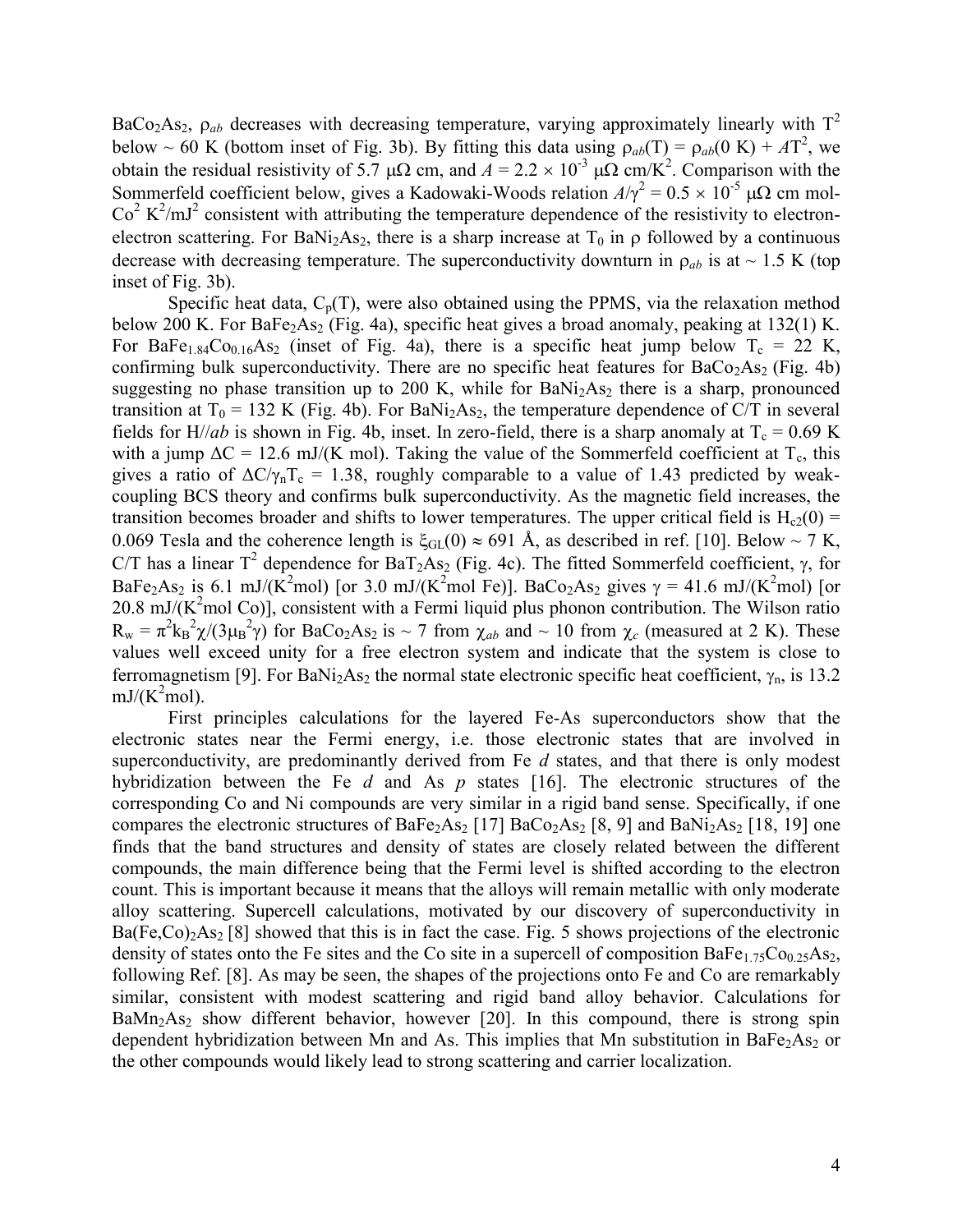### **3. Conclusions**

The shrinking of the *c*-lattice parameter is observed from  $T = Fe$  to Ni in BaT<sub>2</sub>As<sub>2</sub>, at room temperature. For BaFe<sub>2</sub>As<sub>2</sub>, the tetragonal to orthorhombic *Fmmm* distortion also involves a second-order-like spin-density-wave magnetic transition below  $T_N$ . In contrast to this broader transition, for BaNi<sub>2</sub>As<sub>2</sub> there is a sharp, first-order, pronounced feature at  $T_0 = 131$  K, associated with a reduction of the lattice symmetry from tetragonal to triclinic *P*ī. The superconducting critical temperature for BaNi<sub>2</sub>As<sub>2</sub> is at T<sub>c</sub> = 0.69 K. BaCo<sub>2</sub>As<sub>2</sub>, midway between BaFe<sub>2</sub>As<sub>2</sub> ( $d^6$ ) and BaNi<sub>2</sub>As<sub>2</sub> ( $d^8$ ), shows no evidence of structural or magnetic transitions. BaCo<sub>2</sub>As<sub>2</sub> shows evidence of strong fluctuations and is predicted to be in close proximity to a quantum critical point.

The bulk nature of the superconductivity for  $8.0(5)$  % Co-doped BaFe<sub>2</sub>As<sub>2</sub> single crystal is confirmed by narrow transition widths in  $\rho(T)$ ,  $\chi(T)$ , and also the anomaly in C(T). Based on band structure calculations, the superconductivity of  $BaFe<sub>2</sub>As<sub>2</sub>$  appears to be different from BaNi<sub>2</sub>As<sub>2</sub>. The Ni-phase can be understood within the context of conventional electron-phonon theory, while the high  $T_c$  Fe superconductor is not described in this way. Supercell calculations show that BaFe<sub>2</sub>As<sub>2</sub> will remain metallic with only moderate Co-alloy scattering. Thus the  $BaT<sub>2</sub>As<sub>2</sub> compounds, T = Fe, Co, and Ni, while all metallic, show a remarkably wide range of$ interesting properties, including both conventional and unconventional superconductivity, spindensity-wave antiferromagnetism, and proximity to ferromagnetism. Furthermore, results so far indicate that these materials can be continuously tuned between these states using alloying of these three T elements. This provides an avenue for exploring in detail the interplay between the different states.

#### **Acknowledgement**

Research sponsored by the Division of Materials Science and Engineering, Office of Basic Energy Sciences. Part of this research was performed by Eugene P. Wigner Fellows at ORNL. Work at Los Alamos was performed under the auspices of the U. S. Department of Energy.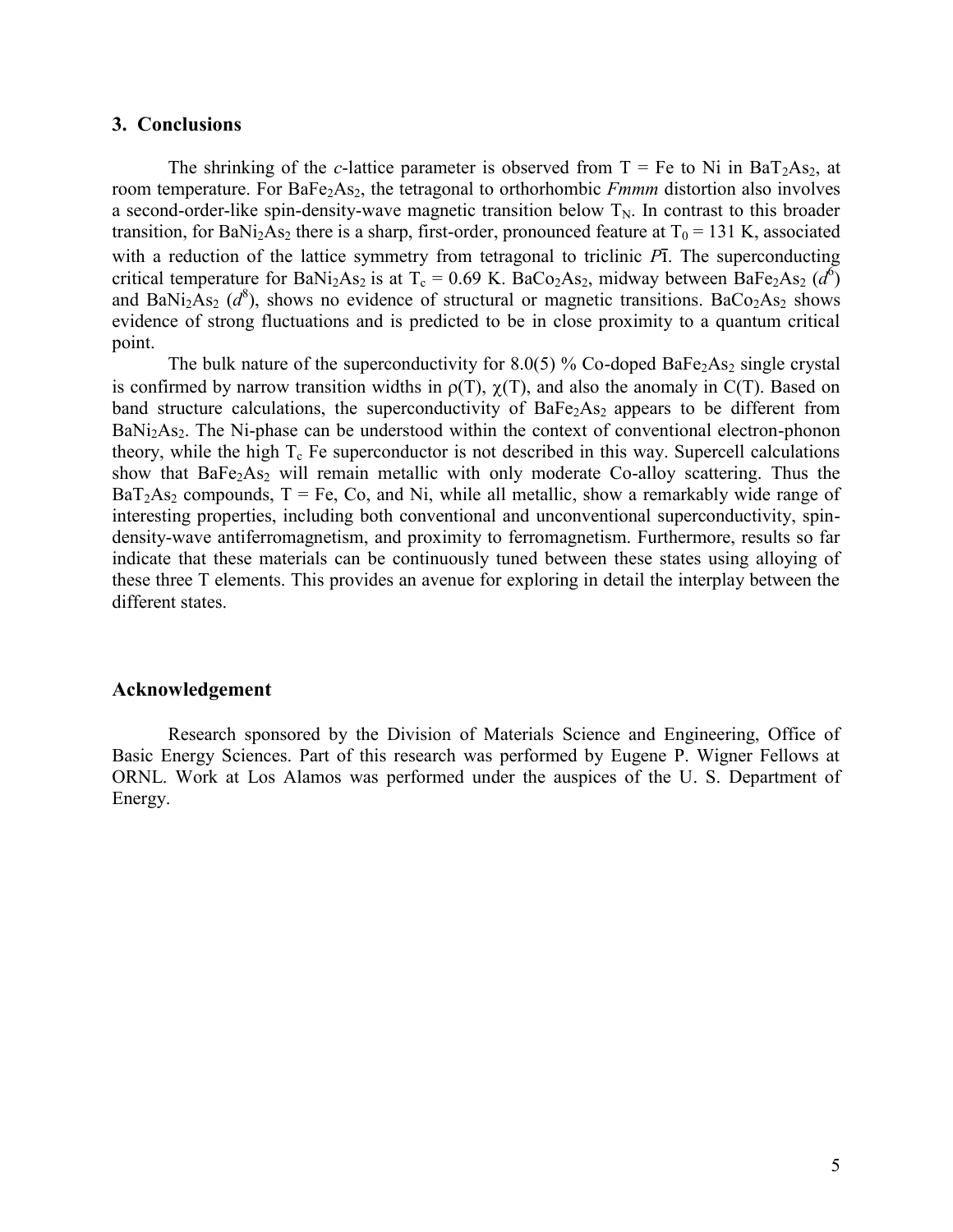## **References**

- [1] Y. Kamihara. T. Watanabe, M. Hirano, H. Hosono, J. Am. Chem. Soc. 130, 3296 (2008).
- [2] A. S. Sefat, M. A. McGuire, B. C. Sales, R. Jin, J. Y. Howe, D. Mandrus, Phys. Rev. B 77, 174503 (2008).
- [3] M. Rotter, M. Tegel, I. Schellenberg, W. Hermes, R. Pottgen, D. Johrendt, Phys. Rev. B 78, 020503(R) (2008).
- [4] Z. A. Ren, W. Lu, J. Yang, W. Yi, X. L. Shen, Z. C. Li, G. C. Che, X. L. Dong, L. L. Sun, F. Zhou, Z. X. Zhao, Chin. Phys. Lett. 25 (2008), 2215.
- [5] C. Wang, L. Li, S. Chi, Z. Zhu, Z. Ren, Y. Li, Y. Wang, X. Lin, Y. Luo, S. Jiang, X. Xu, G. Cao, Z Xu, condmat/0804.4290.
- [6] Z. A. Ren, G. C. Che, X. L. Dong, J. Yang, W. Lu, W. Yi, X. L. Shen, Z. C. Li, L. L. Sun, F. Zhou, Z. X. Zhao, Europhysics Letters 83, 17002 (2008).
- [7] M. Rotter, M. Tegel, D. Johrendt, Phys. Rev. Lett. 101, 107006 (2008).
- [8] A. S. Sefat, R. Jin, M. A. McGuire, B. C. Sales, D. J. Singh, and D. Mandrus, Phys. Rev. Lett. 101, 117004 (2008).
- [9] A. S. Sefat, D. J. Singh, R. Jin, M. A. McGuire, B. C. Sales, D. Mandrus, arXiv:0811.2523.
- [10] A. S. Sefat, R. Jin, M. A. McGuire, B. C. Sales, D. Mandrus, F. Ronning, E. D. Bauer, Y. Mozharivskyj, arXiv: 0901.0268.
- [11] S. Rozsa, H. U. Schuster, Z. Naturforsch. B: Chem. Sci. 36 (1981), 1668.
- [12] A. Czybulka, M. Noak, H.-U. Schuster, Z. Anorg. Allg. Chem. 609 (1992), 122.
- [13] F. Ronning, N. Kurita, E. D. Bauer, B. L. Scott, T. Park, T. Klimczuk, R. Movshovich, J. D. Thompson, J. Phys. Condens. Matter 20, 342203 (2008).
- [14] M. E. Fisher, Phil. Mag. 7 (1962), 1731.
- [15] A. S. Sefat, A. Huq, M. A. McGuire, R.Jin, B. C. Sales, D. Mandrus, L. M. D. Cranswick, P. W. Stephens, K. H. Stone, Phys. Rev. B 78 (2008), 104505.
- [16] D. J. Singh, M. H. Du, Phys. Rev. Lett. 100, 237003 (2008).
- [17] D. J. Singh, Phys. Rev. B 78, 094511 (2008).
- [18] A. Subedi, D.J. Singh, Phys. Rev. B 78, 132511 (2008).
- [19] D. J. Singh, M. H. Du, L. Zhang, A. Subedi, J. An, arXiv:0810.2682.
- [20] J. An, A. S. Sefat, D. J. Singh, M. H. Du, D. Mandrus, arXiv:0901.0272.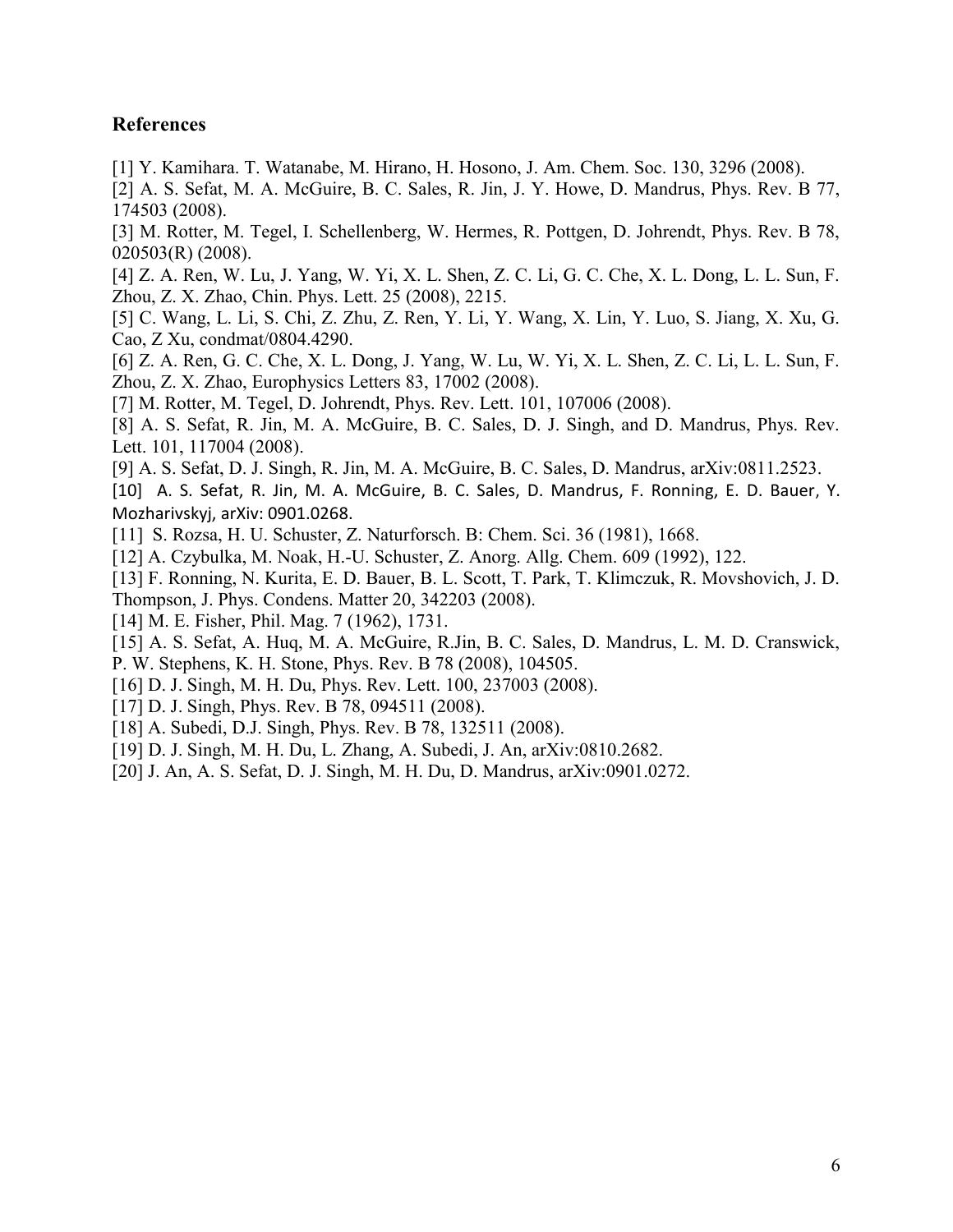

Fig. 1: Room temperature lattice constants for  $BaT_2As_2$  with T = Fe, Co, and Ni, refined from xray powder diffraction data.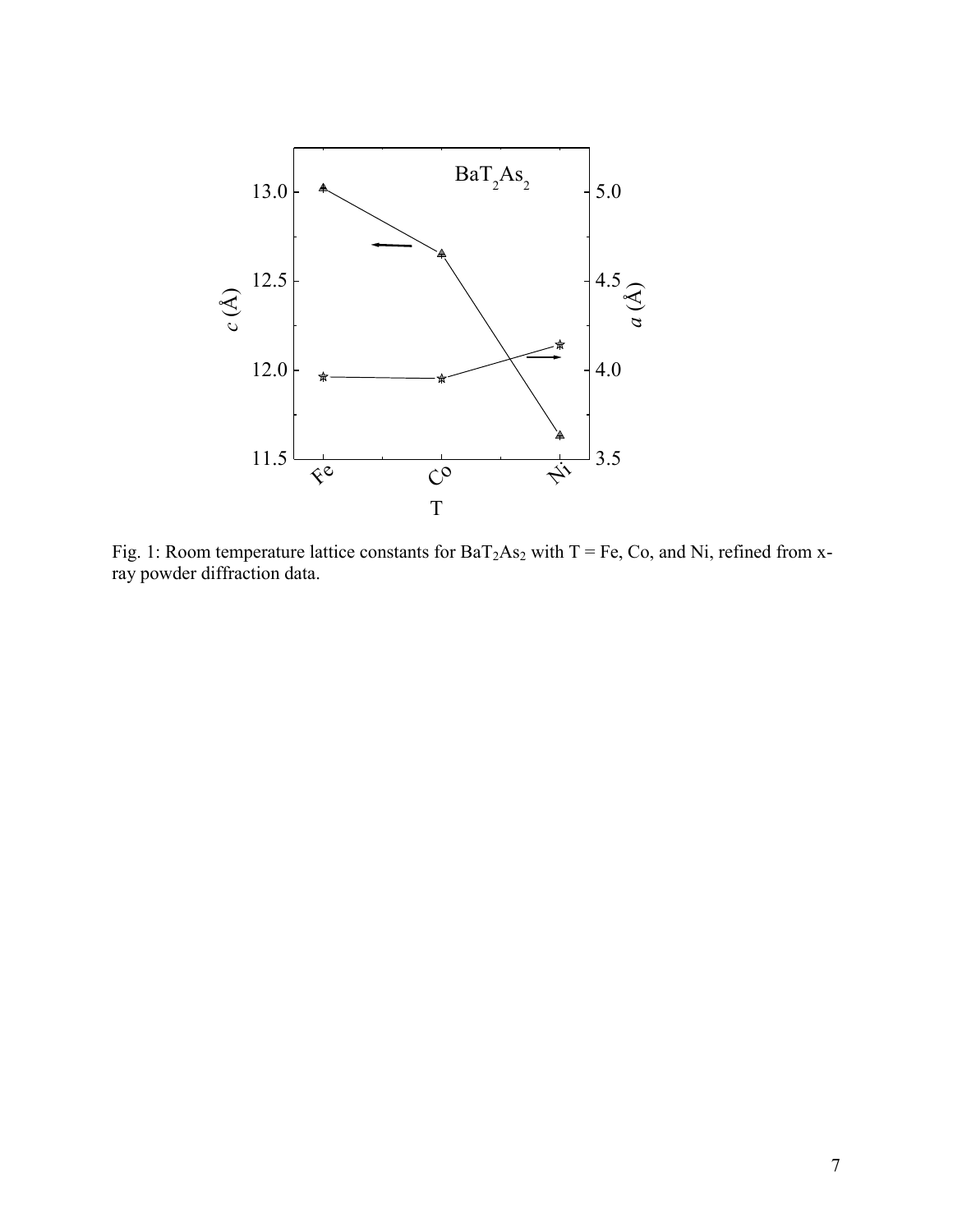

Fig. 2: (a) For  $BaFe<sub>2</sub>As<sub>2</sub>$  and along the two crystallographic directions, the temperature dependence of magnetic susceptibility in zero-field cooled (*zfc*) forms measured at 1 T. The inset shows the average susceptibility,  $(2\chi_{ab}+\chi_c)/3$ , in the form of  $d(\chi T)/dT$  peaking at T<sub>N</sub>. (b) For BaFe<sub>1.84</sub>Co<sub>0.16</sub>As<sub>2</sub> in 20 Oe along *ab*-plane, the temperature dependence of susceptibility in *zfc* and field-cooled  $(fc)$  forms below 30 K, assuming  $\chi$  value of the perfect diamagnetism. The inset is the  $\chi(T)$  in *zfc* forms along in 1 T. (c) For BaNi<sub>2</sub>As<sub>2</sub> and along the two crystallographic directions, the *zfc* temperature dependence of magnetic susceptibility in 1 T. Inset of (c) is the temperature dependence of  $\chi_{ab}/\chi_c$  for BaCo<sub>2</sub>As<sub>2</sub>.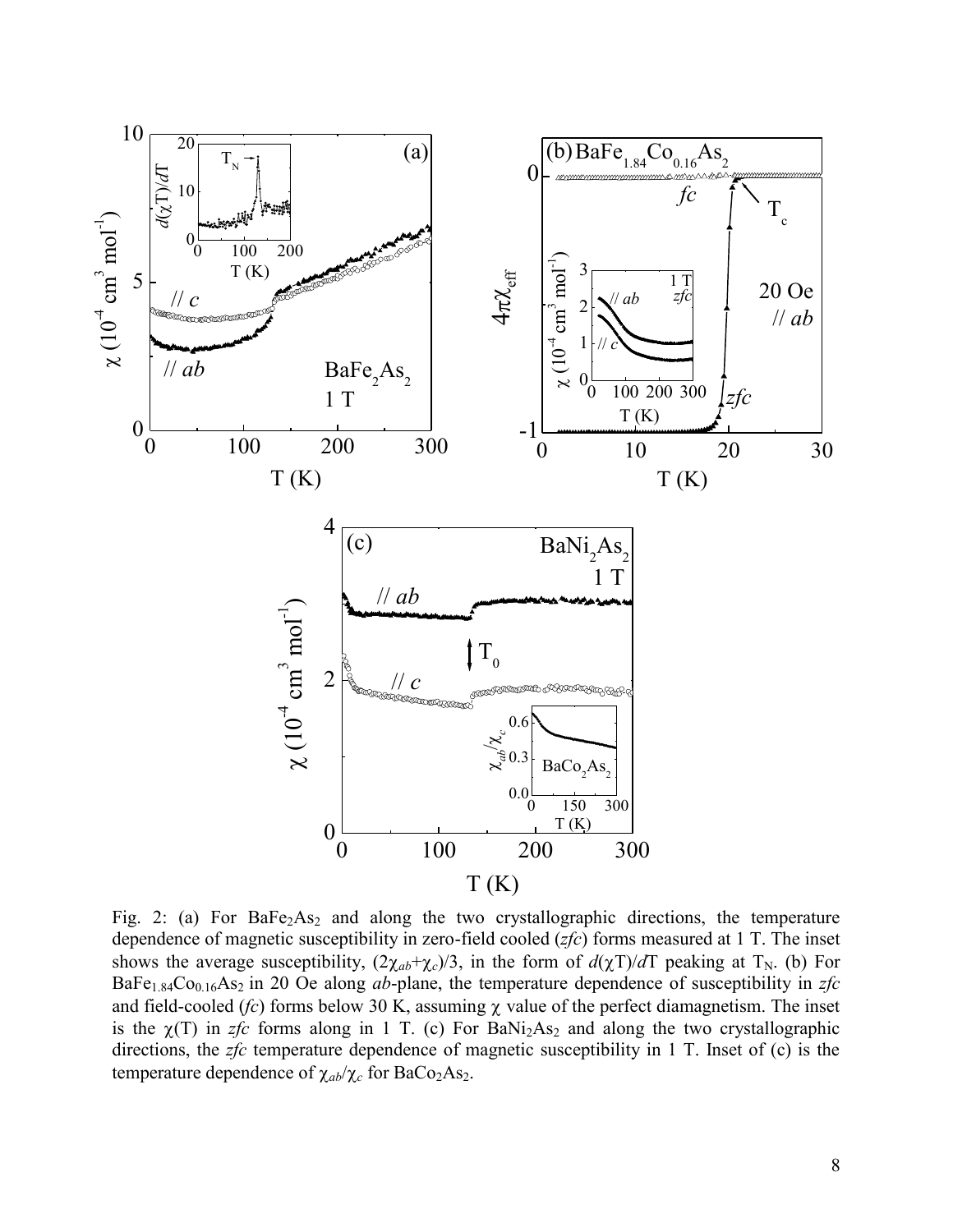

Fig. 3. (Color online) Temperature dependence of resistivity for BaT<sub>2</sub>As<sub>2</sub> measured in *ab*-plane. (a)  $\rho_{ab}(T)$  for BaFe<sub>2</sub>As<sub>2</sub> and BaFe<sub>1.84</sub>Co<sub>0.16</sub>As<sub>2</sub>. Top inset is the behavior measured for BaFe<sub>2</sub>As<sub>2</sub> at 0 T and 8 T (blue line). Bottom inset is the behavior of  $BaFe<sub>1.84</sub>Co<sub>0.16</sub>As<sub>2</sub>$  at 0 T and 8 T (blue line). (b)  $\rho_{ab}(T)$  for BaCo<sub>2</sub>As<sub>2</sub> and BaNi<sub>2</sub>As<sub>2</sub>. Top inset is  $\rho(T)$  below 2 K for BaNi<sub>2</sub>As<sub>2</sub>. Bottom inset depicts  $p(T^2)$  for BaCo<sub>2</sub>As<sub>2</sub> between 1.8 K and 70 K, and linear fit below ~ 60 K.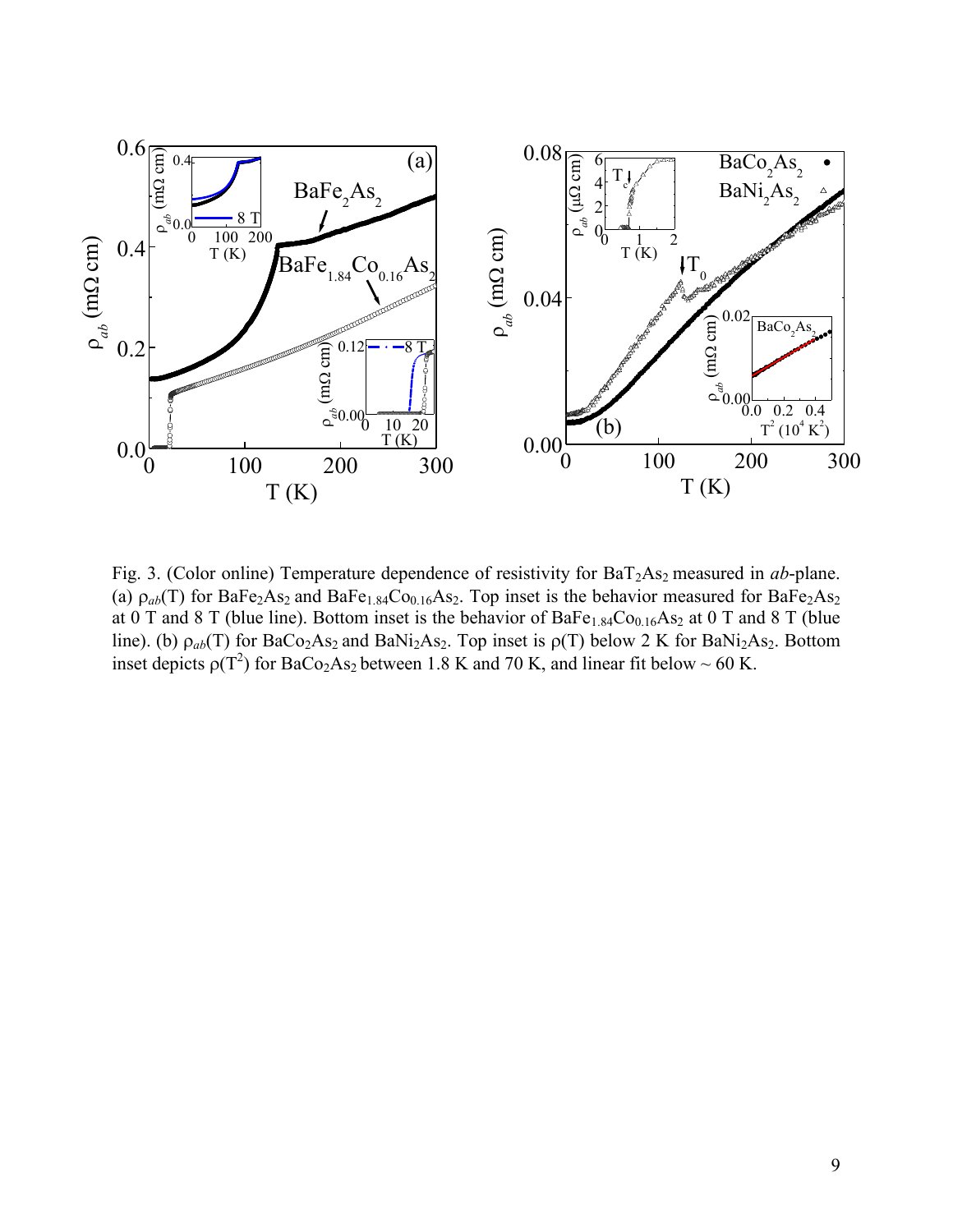

Fig. 4: (Color online) Temperature dependence of the specific heat between 1.8 K and 200 K for (a) BaFe<sub>2</sub>As<sub>2</sub>, and (b) BaCo<sub>2</sub>As<sub>2</sub> and BaNi<sub>2</sub>As<sub>2</sub>. The inset of (a) is the C/T vs. T<sup>2</sup> for BaFe<sub>1.84</sub>Co<sub>0.16</sub>As<sub>2</sub>, depicting anomaly below  $\sim$  T<sub>c</sub>. The inset of (b) is C/T vs. T for BaNi<sub>2</sub>As<sub>2</sub> below 0.8 K at 0 and 50 G. The  $T_c$  was found using the onset criterion demonstrated by the dashed line for the zero-field data. (c) C/T vs. T<sup>2</sup> for  $BaT_2As_2$  (T = Fe, Co, Ni) and a linear fit between 1.8 K and  $\sim$  7 K.